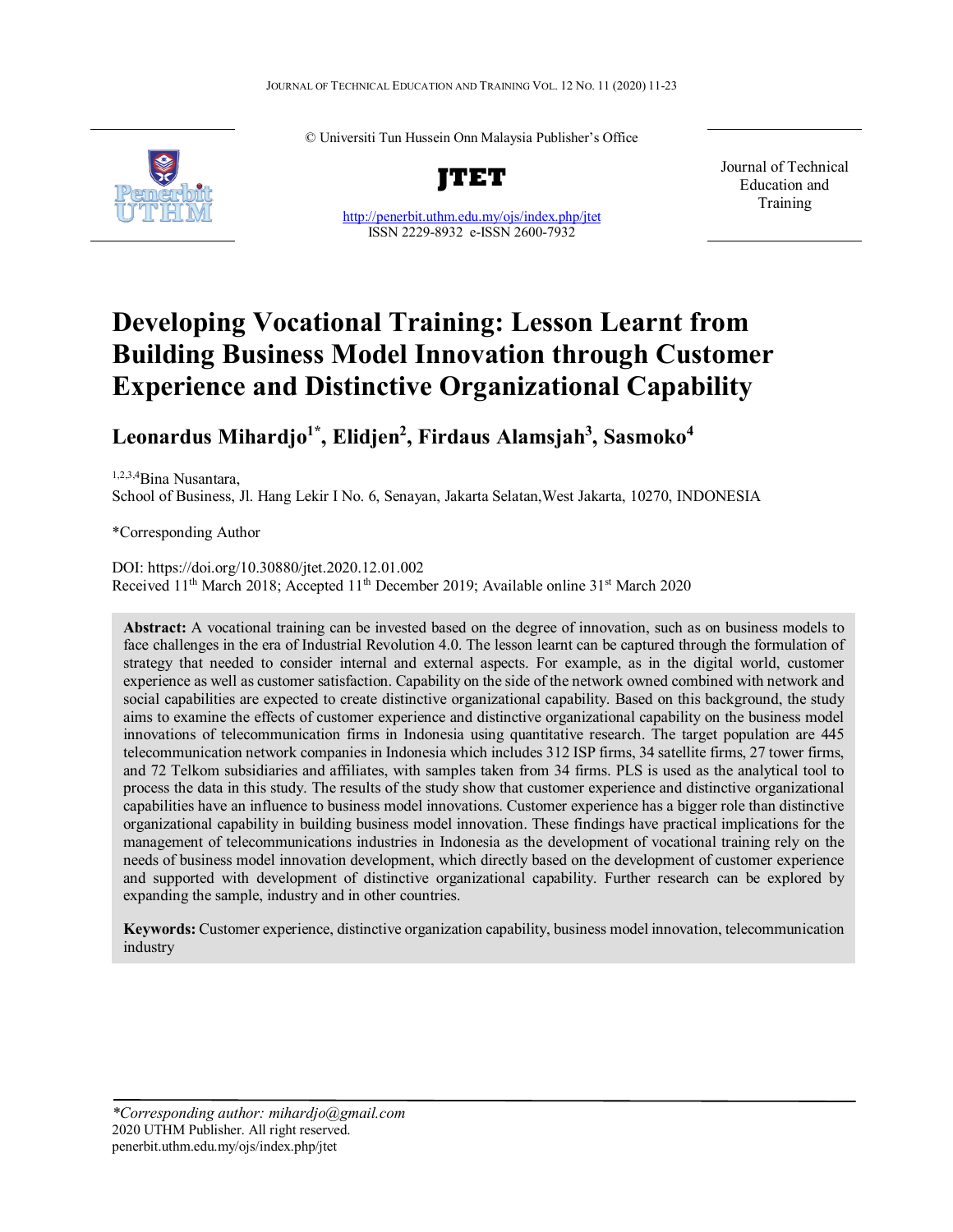#### **1. Introduction**

The investment in vocational training as a job-specific training has not been extensively explored. Investment in vocational training could have a significant impact on financial return and positive impact on society and the environment (Drexler & Nobel, 2013, p. 7). To achieve the objective of the vocational training investment, the vocational training shall be bridging the gap between the developments of skilled worker with the actual experience of organizations (Manfredini, 2013). The graduates' lack of skills demanded by industry is due to limited opportunities for the development of skills (Fontes, Pero, & Berg, 2012). In industry 4.0, vocational education becomes an integrative model that can incorporate both formal and non-formal education through job experience (Samani, 2018). Industry 4.0 has brought changes in all industries, and telecommunication is the key enabler in driving innovation and change market and customer behaviour. A study was conducted by the World Bank (2004) that showed that telecommunication infrastructure positively contributes to economic growth. The World Bank study is aligned with the study by the Institute of Management Development (IMD, 2017) showing the close relationship between the competitiveness of a nation with the competitiveness of digital telecommunication infrastructure. Hence the importance of the telecommunication industry in the development of a nation. Thus, the strengthening of the telecommunication industry has become one of the most important aspects, especially the sustainability of telecommunication firms in developing digital infrastructure. The next question is how does the Indonesian telecommunication industry look like and what model would be the right for Indonesian Firms in the transformation for digital capabilities to adapt to the changing of the market and sustain the business while also leveraging the country's competitiveness?

Indonesian digital telecommunication is currently still at an early stage of digital development (Das, 2017). The opportunity to generate digital revenue is enormous; however, it requires risk and significant investments in the development of infrastructure. Digital competitiveness in Indonesia is ranked at 59<sup>th</sup> place. However, the nation's competitiveness is ranked at 42<sup>nd</sup> place (IMD, 2017). This means that digital telecommunication would not bring an optimal contribution to the growth of the competitiveness of the nation. However, Indonesia is recorded as the country with the highest innovation growth among other Asian countries (IMD, 2017). This finding is aligned with the number of start-ups in the world, where Indonesia is currently ranked at  $6<sup>th</sup>$  place (Startuprangking, 2018). Indonesia is also higher in terms of the length of time spent on the internet, the number of Facebook users, and the number of internet users that utilizes e-commerce compared to the United States (Das, 2017). However, despite the huge opportunity, there is a challenge of mitigating the risk in digital investments where huge investments are required. The tightened competition also raises the question of how to generate a higher return on investment. This gap requires the telecommunication companies to transform their capabilities in the digital business through the innovation of business models and collaboration.

A study conducted by Berman (2012) found that the companies that have the ability to integrate digital aspects with operation processes tend to be able to change their business model successfully. The findings demonstrate that companies are required to develop new capabilities such as business model innovations, community incentives, and customer collaboration. On the other hand, Daniel and Wilson (2003) stated that companies are required to have Dynamics and effective capabilities by integrating with existing assets for digital transformation. Digital technology changes have led to changes in customer behaviour and the creation of a new market. The phenomenon results in the incumbent businesses failing to maintain the sustainability of the business due to new entries brought by the new business model. This is herein called the 'disruptive innovation' (Christensen, 1997), where the customers are of crucial importance. Within the digital ecosystem, measurement of customer satisfaction is not only based on the products and services but also on how to create value for customers so that they would be satisfied enough to recommend to others, making the overall experience a critical aspect. Verhoef et al. (2009) discussed the role of customer experience management and showed that having an experience-based business could generate the growth of revenue.

Another role of digital technology other than to provide the opportunity for revenue is that it allows efficiency in the process and speed of decision making, known as the double-side model. The emergence of Telco 2.0 is the answer to the transformation of telecommunication positions in the digital era which essentially is a business model and collaboration from the upstream left-side of customers, namely partners and suppliers with the leading role of managing costs. Meanwhile, the right side includes customers with the main role of generating income from the business model created by the company. The study of mobile operators demonstrates that the left is the content provider and the right is the customer while the operator has the role of creating innovation within the business model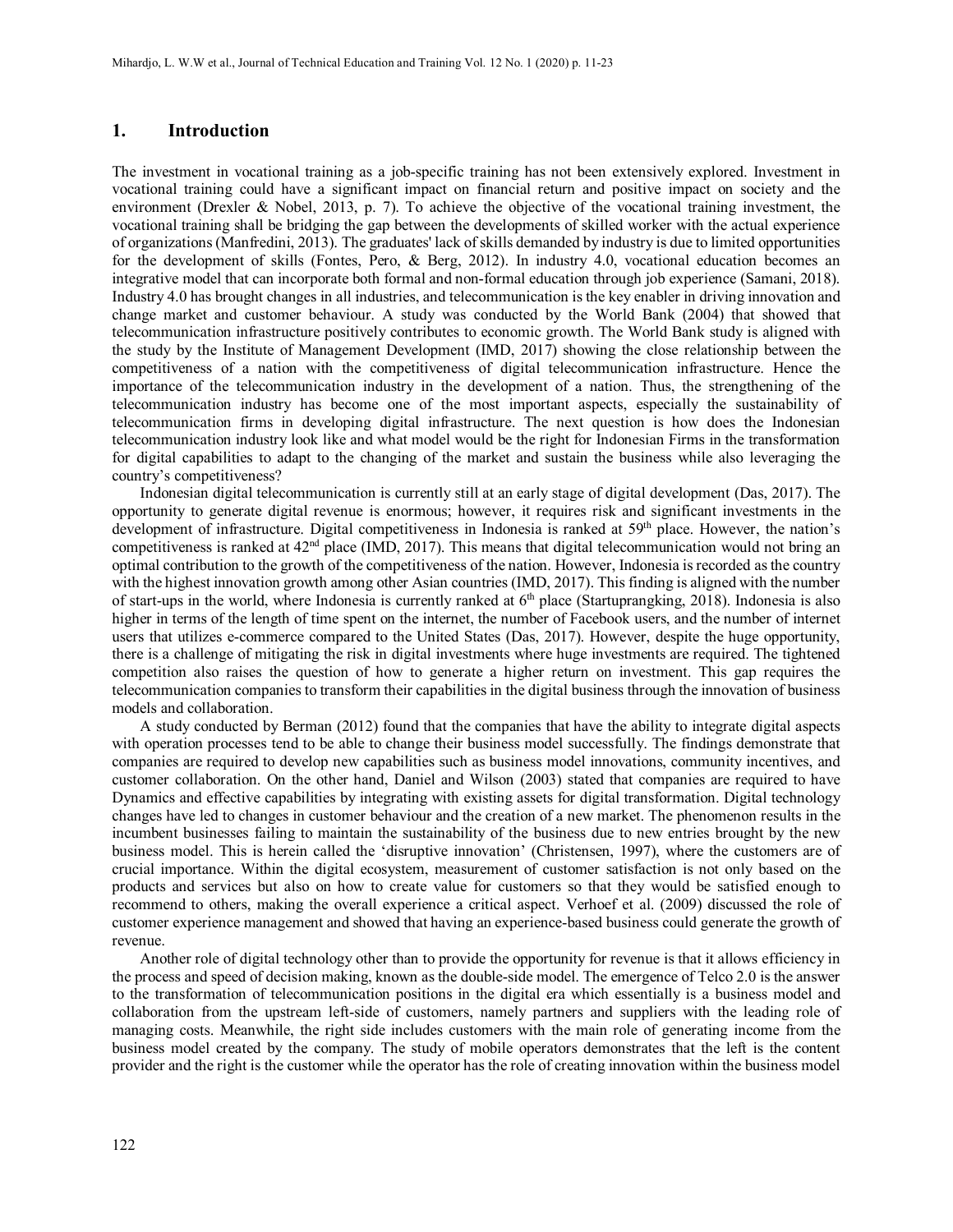(Raivio & Luukkaine, 2011). In order to develop the right model for Indonesian firms, the practices by McKinsey (Das, 2016) could be used as a benchmark as he developed four methods for ICT companies to survive in a digital environment. The methods are applied in several aspects, such as product and service innovations, business model, process all aspects related to the product, business model and process. The highest result is in the business model. This finding supports the study on business model innovations where it is known as an essential booster to achieve competitive advantage (Amit & Zott, 2012).

In addition, business models relate to higher operating profits in the practical sense and have become a topic of interest among corporate CEOs (IBM Global Business Services, 2008) as business model innovations are vital to the success of technology-based product commercialization (Chesbrough & Rosenbloom, 2002; Chesbrough, 2010). In general, there are a lot of studies conducted on business innovation models (Amit & Zott, 2001; Markides & Charitou, 2004; Giesen et al., 2007; and Chesbrough, 2007) to support the development of business model innovation.

In formulating the strategy, internal and external factors also need to be considered, such as the customers, which are the main external factor in the effort of maintaining business continuity. Customer satisfaction is not the only important factor when running a business on a digital platform in this era, but customer experience should also be taken into account, as it is also the right communication tool to reach customers. Internally, maintaining the organization's competitive advantage is carried out by expanding its range that depends on the complementary capabilities and assets formed around the core technology and related business models (Teece, 1986; Tripsas, 1997 This is done along with the capabilities on the network side combined with network and social capabilities which are expected to create distinctive organizational capability.

Based on this background, this study aims to examine the effect of customer experience and distinctive organizational capability on business model innovation in telecommunication firms in Indonesia. This paper will discuss the empirical study starting with its background along with a literature review related to each variable, the methodology used, results, and a discussion with a conclusion of its implication and suggestions for further research.

# **2. Related Works**

# **1. 2.1 Industry 4.0**

Industry resolution 4.0 is known as the conceptual era (Pink,2005). Industry 4.0 is driven by the internet and information technology. Industry 4.0 impacts to globalization that changes not only market and competition but also the whole ecosystem (Teece, 2012). The main drivers of industry 4.0 are innovation, business model collaboration, and integration of process that makes the process shorter and simpler through ICT system (Kiel, 2017). In the history of management, industry 4.0 is the modern phenomenon that closed with digital transformation,(Berman, 2012). In the telecommunication industry, industry 4.0 represents the solution based on the Internet of Things (IoT). The product solution could be fulfilled through collaboration with respective stakeholders to innovate business models through digitize system (Hagermann, 2015), sharing economy (Matzner, 2018) and virtualization (Monions, 2015)

In anticipating the changing due to industry resolution 4.0, the incumbent firms required to transform their existing business and the way in doing business in the digital matter. Otherwise, the new entrance will disrupt the business (Christensen, 1997). The incumbent firms are required to integrate with the existing operation process of digital capabilities (Berman, 2012). The firms require digital transformation where the dynamic and distinctive organization capability is integrated with existing assets. Transformation is defined as the changing paradigm of firm activities.

# **2. 2.2 Customer Experience**

In the digital ecosystem, customer experience could bring significant influence on businesses as customers share on the digital platform. The study by Schmitt, Brakus, and Zarantonello (2015) demonstrated that every service exchange leads to customer experience, regardless of size and shape. This broad perspective assumes that customer experience is holistic, combining the customer's cognitive, emotional, initial, social, and spiritual responses to all interactions with the company (Verhoef et al., 2009, Schmitt, 1999). Therefore, personalization is the key to success, mainly when digital technology is applied where trust is the primary driver (Henfridsson et al., 2014)

Customer experience has been a topic of discussion for the past couple of years. However, there is no clear boundary for it (Smith, 2006), such as in Customer Relation Management (CRM). However, Customer Experience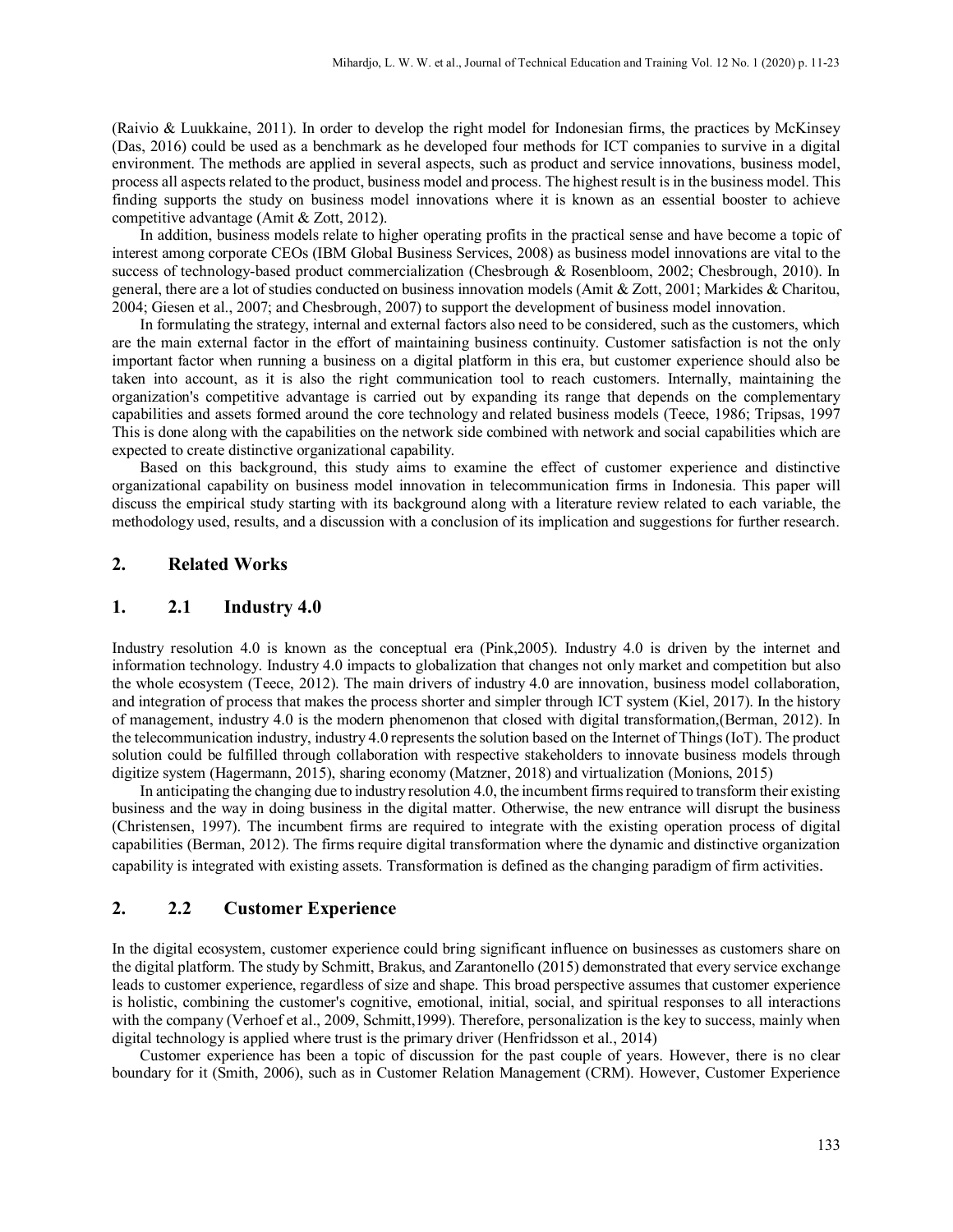Management (CEM) talks about multidimensional and personalized experiences to customers, as it is multiple of experiences rather than a one-time experience. CEM includes CRM as part of how customers can get the experience of digital technology through virtualization can encourage customer experience (Parise et al., 2016). Schmitt (2011) suggests that in retail, customer experiences can be categorized along the lines of the retail mix (i.e., price experience, promotion experience). Based on the literature review, in this study, customer experience is measured by the dimensions that include price and promotion, CRM and data analytics, trust and personalization, as well as brand performance.

# **2.3 Distinctive Organisation Capability**

Gianos (2013) conducted a strategy diagnosis from Ansoff and Donnel (1990), where management capabilities able to evaluate a company's current and future performance and provide detailed plans and prescriptive diagnoses. In the diagnosis of company capability, it is necessary to measure aspects such as the characteristics of the manager, management climate, management competence, and management capacity (Ansoff and Donnel 1990).

Jacobi and Brener (2018) conducted a study on how companies can successfully survive facing changes in the digital environment by focusing on organizational capabilities consisting of; leadership and vision, culture and people, and corporate processes and structures. Leadership and vision are the main factors in transforming a company into a digital company.

Sofie Sandel (2013) defines digital leadership as a capability and capacity that encourages creativity by utilizing digital technology to create value. Other capabilities include competent employees and company culture as the drivers of digital transformation. Another factor to be considered is also lean processes and operations that are more agile to change. These three capabilities, coupled with governance, can be a foundation in providing trust to company management. This supports the study by Wasono and Furinto (2018) that found the significance of digital leadership in the Indonesian ICT market. See Fig. 1.



**Fig. 1 - The capability of Digital Transformation** Source: Jacobi & Brener, 2013

# **2.4 Business Model Innovation**

Business models are the company's efforts to be able to integrate its business processes (Frankenberger et al., 2013; Lehoux et al., 2014) in the context of sustainability. With a particular focus on business model innovations especially for the incumbent (Massa & Tucci, 2014). In relation to business innovation, Eksell et al., (2017) links the relationship between digital transformation where business model innovation emerges as an alternative to process and product innovation where managers and entrepreneurs create additional value in a specific time (Amit & Zott, 2010; Amit,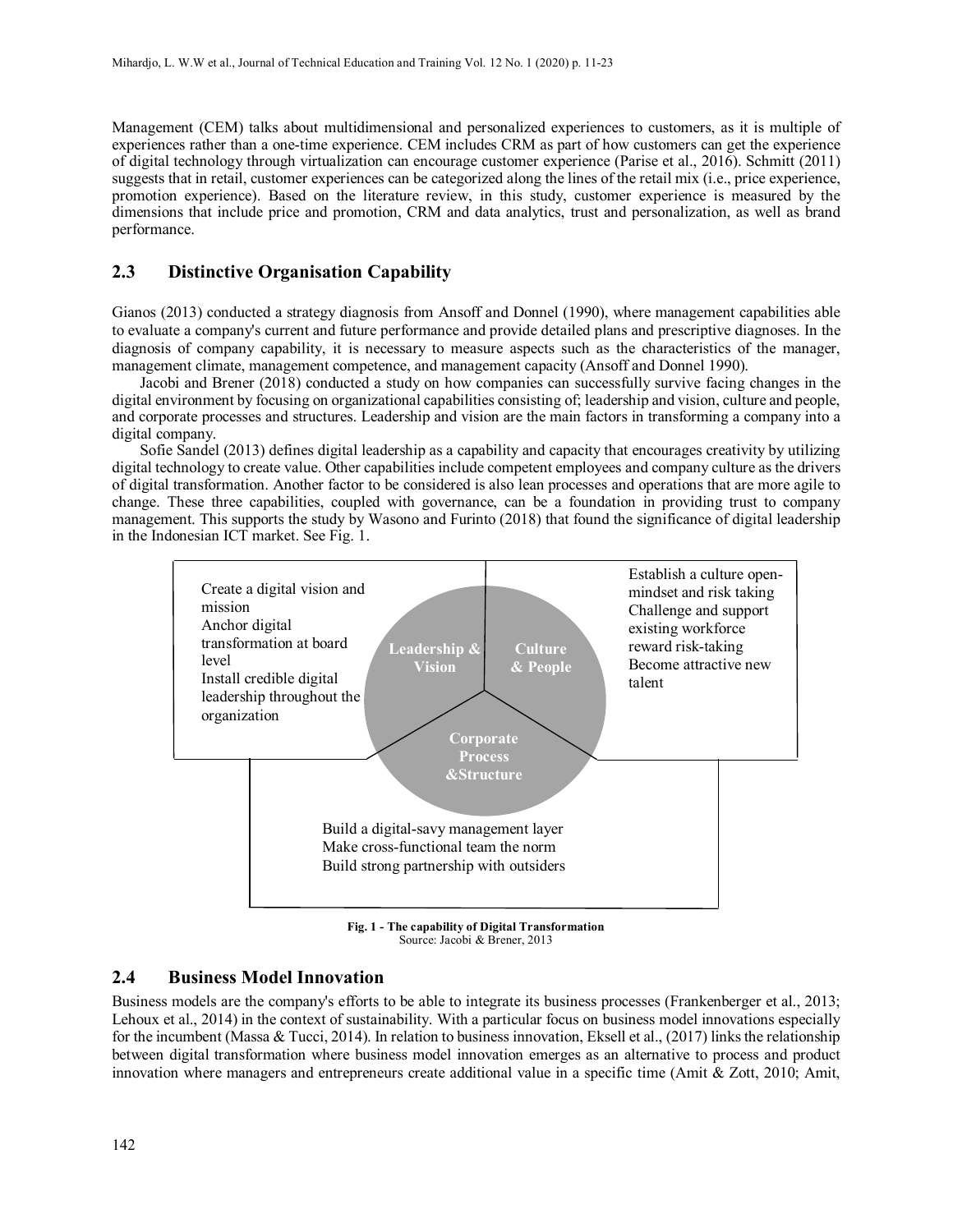Zott, & Pearson, 2012). Jansson and Andervinn (2016) define business model innovation as part of digital transformation. The introduction of new digital technologies has made it possible to have the re-arrangement of business activities to form a new business model with higher value compared to its previous. Business models are a new holistic, integrated and systematic way for organizations to conduct the operation of innovations in order to create value in a dynamic environment through collaborations with internal and external stakeholders Abdelkafi et al., (2013) and Zott *et al.,* 2011 Zott & Amit, 2008). The dimensions used in this study refer to the concept by Amitt and Zott (2010), Amit, Zott, & Pearson, 2012) which include: Content innovation, Structure Innovation, and Governance Innovation Delivery.

# **2.5 Hypothesis Development and Research Model**

The study conducted by Racela (2014) demonstrates the role of customer experience orientation in leveraging innovation competence and organization included in the business model. Another study by Al-Dmour (2018) shows the significant impact of customer orientation on innovation. Based on these past studies, it can be concluded that customer experience has a positive impact on business model innovation.

H1 : There is the influence of customer experience to the business model innovation.

Besides, the distinctive organizational capability is also significantly important in driving business model innovation, which includes leadership (Schweitzer, 2014), management innovation and organization (Kuznetsov, 2014). An empirical study by Hurley and Hult (1998) shows that an organization's capability of learning as well as its market orientation also supports innovation. Previous studies indicate that distinct organizational capabilities have a significant influence on business model innovation.

H2: There is the influence of distinctive organization capability to the business model innovation.

Based on the literature review, it is hypothesized that customer experience and distinctive organizational capability influence business model innovation. Therefore the research model can be defined as shown in Fig. 2 below:



**Fig. 2 - A Research Model**

#### **3. Methodology**

This study uses quantitative research design which approaches empirical studies to collect, analyse, and display data in numerical form and to make accurate measurements of something. The unit of analysis in this study is the telecommunications firms in Indonesia with the management of these firms as the observation unit. Partial Least Square (PLS) is the analytical approach and solution technique used in this study. A population is a combination of all elements that have a series of similar characteristics. The target population in this study are telecommunications network firms in Indonesia which include Internet Service Provider (ISP) firms, satellite firms, tower firms, and Telkom subsidiary and affiliates. Based on the documentation, it is known that there is a total of 312 ISP firms, 34 satellite firms, 27 tower firms, and 72 Telkom subsidiaries and affiliates, totalling up to 445 companies. 34 companies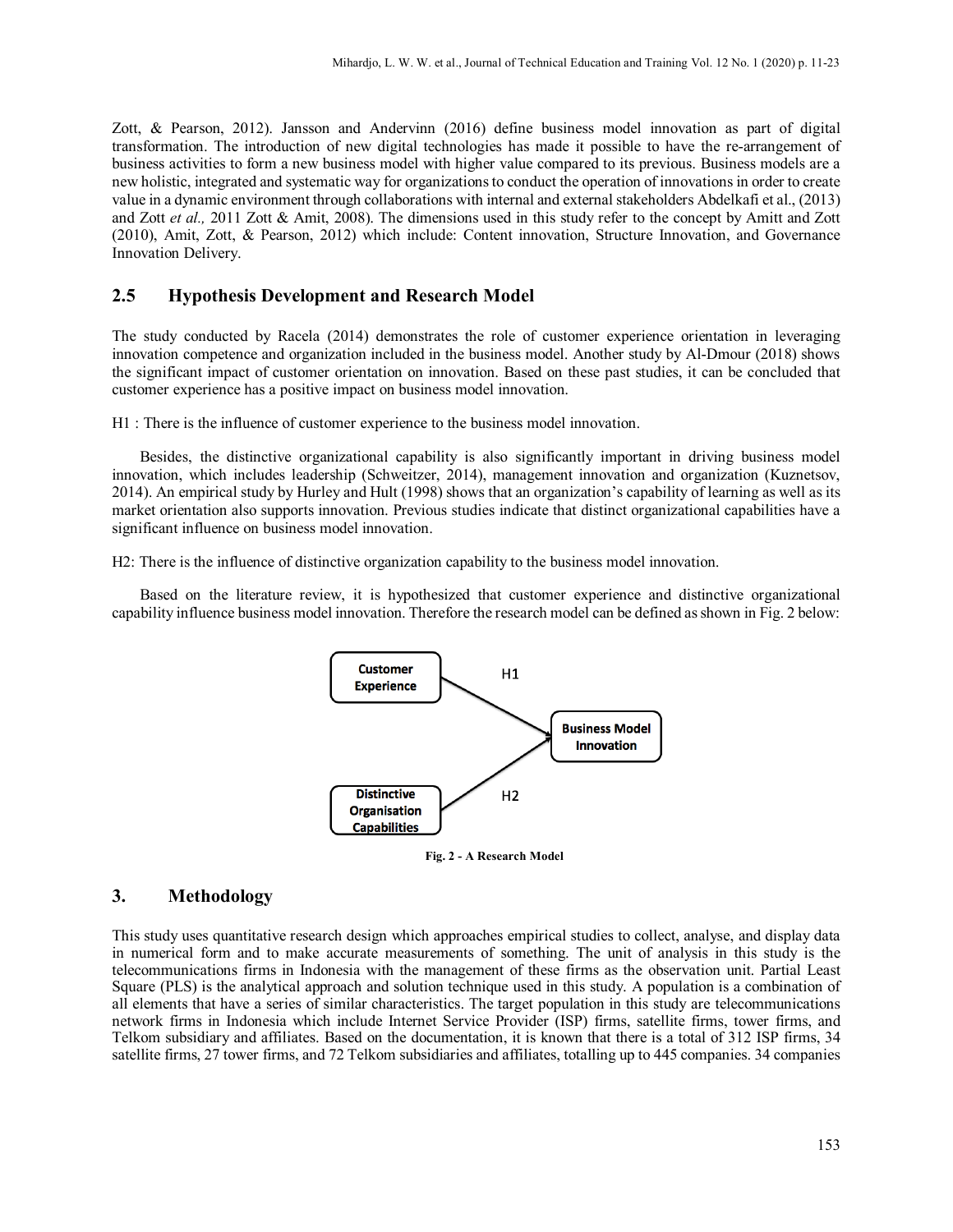were taken as samples using Simple Random Sampling as the sampling technique. The summary of respondents is depicted in Table 1.

| Segment          | <b>Board/C Level</b> | <b>VP Levels</b> | <b>GM Level</b> | Mgr Level |
|------------------|----------------------|------------------|-----------------|-----------|
| Network Provider |                      | 16               |                 |           |
| Service Provider |                      |                  |                 |           |
| Partners         |                      |                  |                 |           |
| <b>TOTAL</b>     |                      | 17               |                 |           |

**Table 1 - Distribution Respondents**

Data was collected via self-assessment through a website questionnaire. The authors used the seven-point Likert scale which has a range from 1 (Very Bad) to 7 (Very good). The customer experience consists of 18 items adapted from Verhoef et al. (2009). The distinctive operational capability consists of 11 items adapted from Jacobi and Brener (2013), while business model innovation consists of 10 items adapted from Amit and Zott (2001, 2010). The data were distributed through social media applications such as Messenger, WhatsApps, and Telegram or by email. Since the limitation of the data sample, the statistical tool used for the analysis is Smart PLS (Partial Least Square).

#### **4. Result and Discussion**

# **3. 4.1 Model Analysis Using PLS**

#### 4.1.1 Evaluation of Measurement Model (Outer Model)

The analysis of the outer model specifies the relationship between latent variables and their indicators or defines how each indicator relates to its latent variables as depicted in Table 2. Tests performed on outer models include:

- Convergent Validity. The value of convergent validity is the value of the loading factor on the latent variable with its indicators is Average Variance Extracted (AVE). Expected AVE value > 0.5.
- Composite Reliability. Data that has composite reliability > 0.7 has high reliability.

| <b>Construct</b>                    | <b>AVE</b> | <b>Composite Reliability</b> |  |
|-------------------------------------|------------|------------------------------|--|
| <b>Customer Experience</b>          | 0.526      | 0.952                        |  |
| Distinctive Organization Capability | 0.532      | 0.925                        |  |
| <b>Business Model Innovation</b>    | 0.698      | 0.958                        |  |

Table 2 describes the reliability test results of variables, where AVE value> 0.5, Cronbach Alpha> 0.6, and composite reliability > 0.7. The research variables have good reliability. The value of convergent validity is the value of the loading factor in the latent variable with its indicators as depicted in Table 3. The value of loading factor > 0.5, and t value > t table (2.04) means that each indicator is a valid measurement tool in measuring latent variables for the first order.

#### **Table 3 - Convergent Validity Dimension-Indicator (1st order)**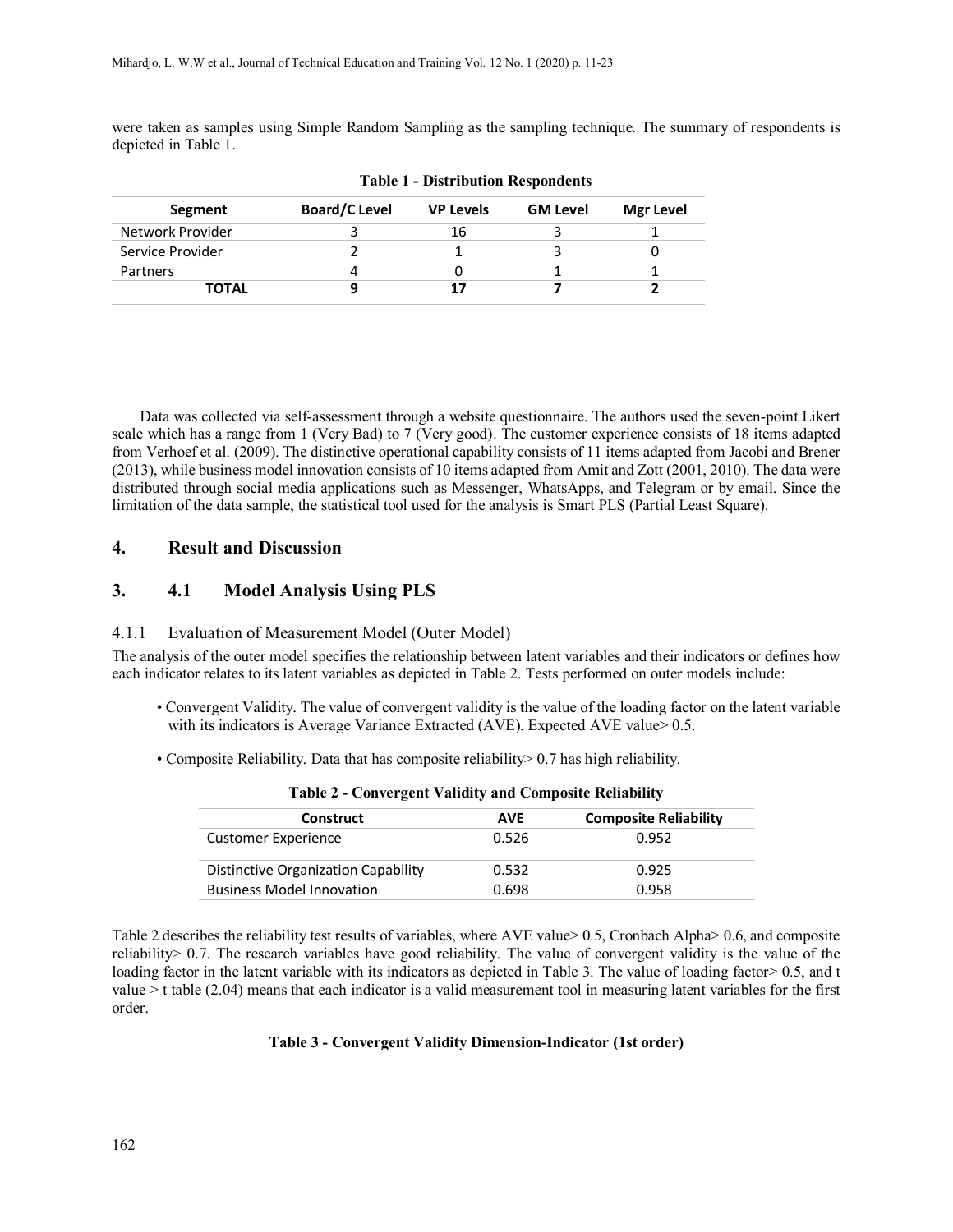| Indicator <- Dimension       |       | <b>Standard</b><br>Error (SE) | t-value | Conclusion |
|------------------------------|-------|-------------------------------|---------|------------|
| TP1 <- Trust&Personalization | 0.818 | 0.040                         | 20.321  | Valid      |
| TP2 <- Trust&Personalization | 0.841 | 0.046                         | 18.393  | Valid      |
| TP3 <- Trust&Personalization | 0.814 | 0.031                         | 26.352  | Valid      |
| TP4 <- Trust&Personalization | በ 747 | 0.041                         | 18.061  | Valid      |

**Table 3 – (Continue)**

| <b>Indicator &lt;- Dimension</b>   | λ     | <b>Standard</b><br>Error (SE) | t-value | <b>Conclusion</b> |
|------------------------------------|-------|-------------------------------|---------|-------------------|
| PP1 <- Price&Promotion             | 0.785 | 0.065                         | 11.995  | Valid             |
| PP2 <- Price&Promotion             | 0.813 | 0.033                         | 24.364  | Valid             |
| PP3 <- Price&Promotion             | 0.820 | 0.050                         | 16.533  | Valid             |
| <b>BP1 &lt;- Brand Performance</b> | 0.676 | 0.056                         | 12.049  | Valid             |
| <b>BP2 &lt;- Brand Performance</b> | 0.792 | 0.042                         | 18.654  | Valid             |
| BP3 <- Brand Performance           | 0.827 | 0.045                         | 18.401  | Valid             |
| <b>BP4 &lt;- Brand Performance</b> | 0.936 | 0.014                         | 64.638  | Valid             |
| <b>BP5 &lt;- Brand Performance</b> | 0.818 | 0.046                         | 17.719  | Valid             |
| <b>BP6 &lt;- Brand Performance</b> | 0.653 | 0.069                         | 9.531   | Valid             |
| <b>BP7 &lt;- Brand Performance</b> | 0.842 | 0.036                         | 23.686  | Valid             |
| <b>BP8 &lt;- Brand Performance</b> | 0.878 | 0.025                         | 35.738  | Valid             |
| CRM1 <- CRM & Analytical           | 0.886 | 0.024                         | 37.199  | Valid             |
| CRM2 <- CRM & Analytical           | 0.939 | 0.015                         | 63.016  | Valid             |
| CRM3 <- CRM & Analytical           | 0.889 | 0.032                         | 27.562  | Valid             |
| DV1 <- Digital Leadership          | 0.705 | 0.082                         | 8.644   | Valid             |
| DV2 <- Digital Leadership          | 0.913 | 0.018                         | 50.084  | Valid             |
| DV3 <- Digital Leadership          | 0.689 | 0.077                         | 8.974   | Valid             |
| DC1 <- Digital Culture             | 0.883 | 0.021                         | 42.760  | Valid             |
| DC2 <- Digital Culture             | 0.892 | 0.020                         | 44.986  | Valid             |
| DC3 <- Digital Culture             | 0.760 | 0.056                         | 13.480  | Valid             |
| DA1 <- Digital Agilty              | 0.845 | 0.049                         | 17.264  | Valid             |
| DA2 <- Digital Agilty              | 0.823 | 0.054                         | 15.141  | Valid             |
| DA3 <- Digital Agilty              | 0.854 | 0.033                         | 26.099  | Valid             |
| Gov1 <- Governance                 | 0.934 | 0.013                         | 70.551  | Valid             |
| Gov2 <- Governance                 | 0.869 | 0.054                         | 16.202  | Valid             |
| CI1 <- Content Innovation          | 0.928 | 0.017                         | 56.196  | Valid             |
| CI2 <- Content Innovation          | 0.960 | 0.009                         | 101.644 | Valid             |
| CI3 <- Content Innovation          | 0.944 | 0.015                         | 62.975  | Valid             |
| SI1 <- Structure Innovation        | 0.925 | 0.014                         | 65.745  | Valid             |
| SI2 <- Structure Innovation        | 0.907 | 0.022                         | 41.459  | Valid             |
| SI3 <- Structure Innovation        | 0.825 | 0.032                         | 25.585  | Valid             |
| SI4 <- Structure Innovation        | 0.794 | 0.040                         | 19.795  | Valid             |
| Gove1 <- Governance Innovation     | 0.896 | 0.016                         | 57.193  | Valid             |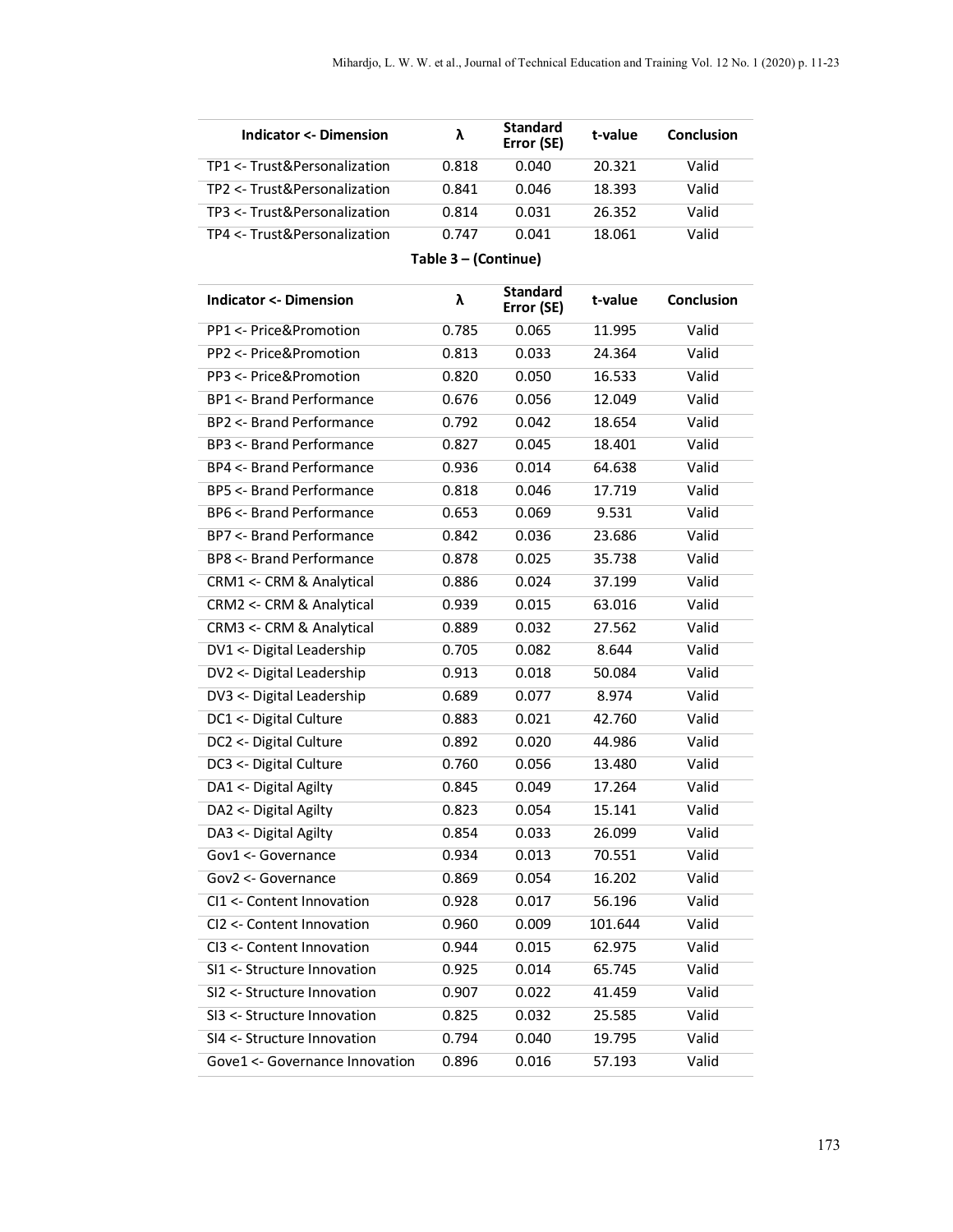| Gove2 <- Governance Innovation | 0.878 | 0.030 | 29.622 | Valid |
|--------------------------------|-------|-------|--------|-------|
| Gove3 <- Governance Innovation | በ 718 | 0.060 | 11.987 | Valid |

The value of convergent validity is the value of the loading factor in the latent variable with its indicators as shown in Table 4. The value of loading factor  $> 0.5$ , and t value  $>$  t table (2.04) means that each indicator is a valid measurement tool in measuring latent variables for the second order.

|                                                                          |       | <b>Standard</b> |         |               |
|--------------------------------------------------------------------------|-------|-----------------|---------|---------------|
| Latent Variables<- Dimension                                             | λ     | Error           | t-value | <b>Remark</b> |
|                                                                          |       | (SE)            |         |               |
| Business Model Innovation -> Content Innovation                          | 0.964 | 0.007           | 135.16  | Valid         |
|                                                                          |       |                 | 8       |               |
| Model<br>Innovation<br><b>Business</b><br>Governance<br>->               | 0.907 | 0.020           | 45.609  | Valid         |
| Innovation                                                               |       |                 |         |               |
| Business Model Innovation -> Structure Innovation                        | 0.965 | 0.006           | 148.46  | Valid         |
|                                                                          |       |                 | 1       |               |
| Customer Exp -> Brand Performance                                        | 0.921 | 0.015           | 60.201  | Valid         |
| Customer Exp -> CRM & Analytical                                         | 0.887 | 0.015           | 60.486  | Valid         |
| Customer Exp -> Price&Promotion                                          | 0.782 | 0.038           | 20.581  | Valid         |
| Customer Exp -> Trust&Personalization                                    | 0.870 | 0.026           | 34.065  | Valid         |
| Distinctive Organization Capability -> Digital Agilty                    | 0.943 | 0.012           | 77.820  | Valid         |
| Distinctive Organization Capability -> Digital Culture                   | 0.923 | 0.021           | 43.847  | Valid         |
| Distinctive<br>Organization<br>Capability<br>Digital<br>-><br>Leadership | 0.876 | 0.022           | 39.071  | Valid         |
| Distinctive Organization Capability -> Governance                        | 0.689 | 0.047           | 14.714  | Valid         |

**Table 4 - Convergent Validity of Latent Variables, Dimensions (2nd order)**

# 4.1.2 Evaluation of Structural Model (Inner Model)

The evaluation of the inner model can be conducted through three ways, namely by viewing the value of  $\mathbb{R}^2$ , Q2 and GoF, as depicted in Table 5.

| <b>Table 5 - Inner Model Test</b>   |          |       |
|-------------------------------------|----------|-------|
|                                     | R Square | GOF   |
| <b>Customer Experience</b>          |          | 0.635 |
| Distinctive Organization Capability |          |       |
| <b>Business Model Innovation</b>    | 0.689    |       |

According to Tenenhaus (2004), the value of GoF small = 0.1, GoF medium = 0.25 and GoF large = 0.38. From the testing of  $\mathbb{R}^2$ , and GoF, the model formed is robust, and hypothesis testing can be conducted. Figure 3 shows the complete path diagram of the research model. Based on the research framework, the structural model obtained is:

**η= 0.552ξ1+ 0.359ξ<sup>2</sup> + ζ<sup>1</sup>**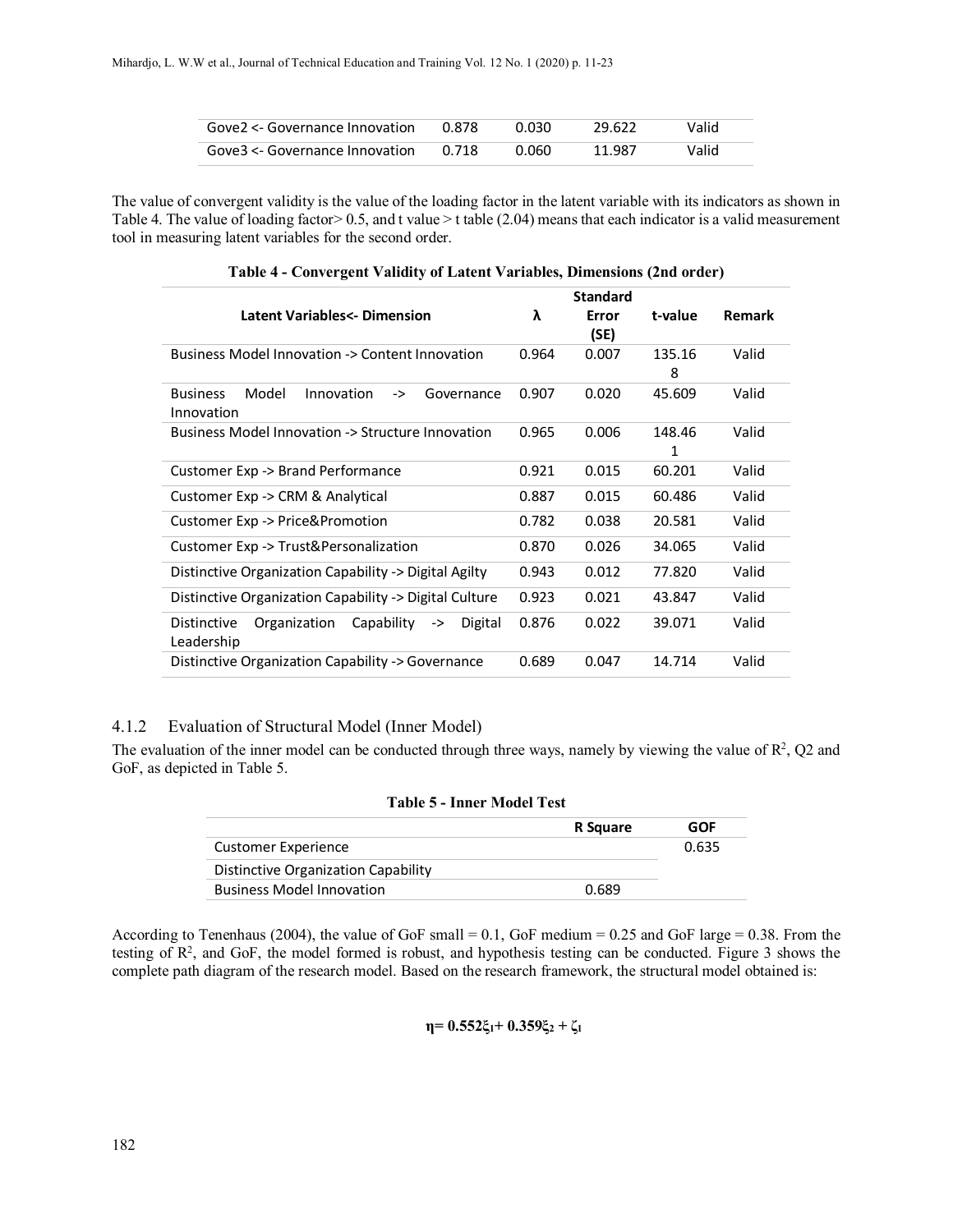

**Fig. 3 - Complete Path Diagram of Research Model**

# **4.2 Hypothesis Testing**

Table 6 shows the result of hypothesis testing for both simultaneously and partially.

|  |  |  | Table 6 - Simultaneous Testing of Hypothesis |
|--|--|--|----------------------------------------------|
|--|--|--|----------------------------------------------|

| <b>Hypothesis</b>                                                                          | $R^2$ |   | <b>Conclusion</b>          |
|--------------------------------------------------------------------------------------------|-------|---|----------------------------|
| Customer Exp and Distinctive Organization 0.689<br>Capability -> Business Model Innovation |       | ж | 12.812 Hypothesis accepted |

\* significant at  $\langle =0.05$  (F table =3.31)

Based on Table 6, within the degree of confidence of 95% ( $\alpha$ =0.05), simultaneously there is the influence of customer experience and distinctive organization capability to business model innovation amounted up to 68.9%, while the rest 31.1% is affected by other factors. Table 7 shows that partially, Customer Experience and Distinctive Organization Capability are significant influentials to Business Model Innovation, where Customer Experience has a greater influence  $(R^2=43.2\%)$ .

| <b>Hypothesis</b>                                                                              | ν     | SE(v) |          | $R^2$ | <b>Conclusion</b>             |
|------------------------------------------------------------------------------------------------|-------|-------|----------|-------|-------------------------------|
| Customer Exp -> Business Model Innovation                                                      | 0.552 | 0.085 | $6.513*$ | 0.432 | <b>Hypothesis</b><br>accepted |
| Capability<br>Organization<br>Distinctive<br>$\rightarrow$<br><b>Business Model Innovation</b> | 0.359 | 0.084 | $4.265*$ | 0.257 | <b>Hypothesis</b><br>accepted |

significant at  $\langle =0.05$  (t table =2.04)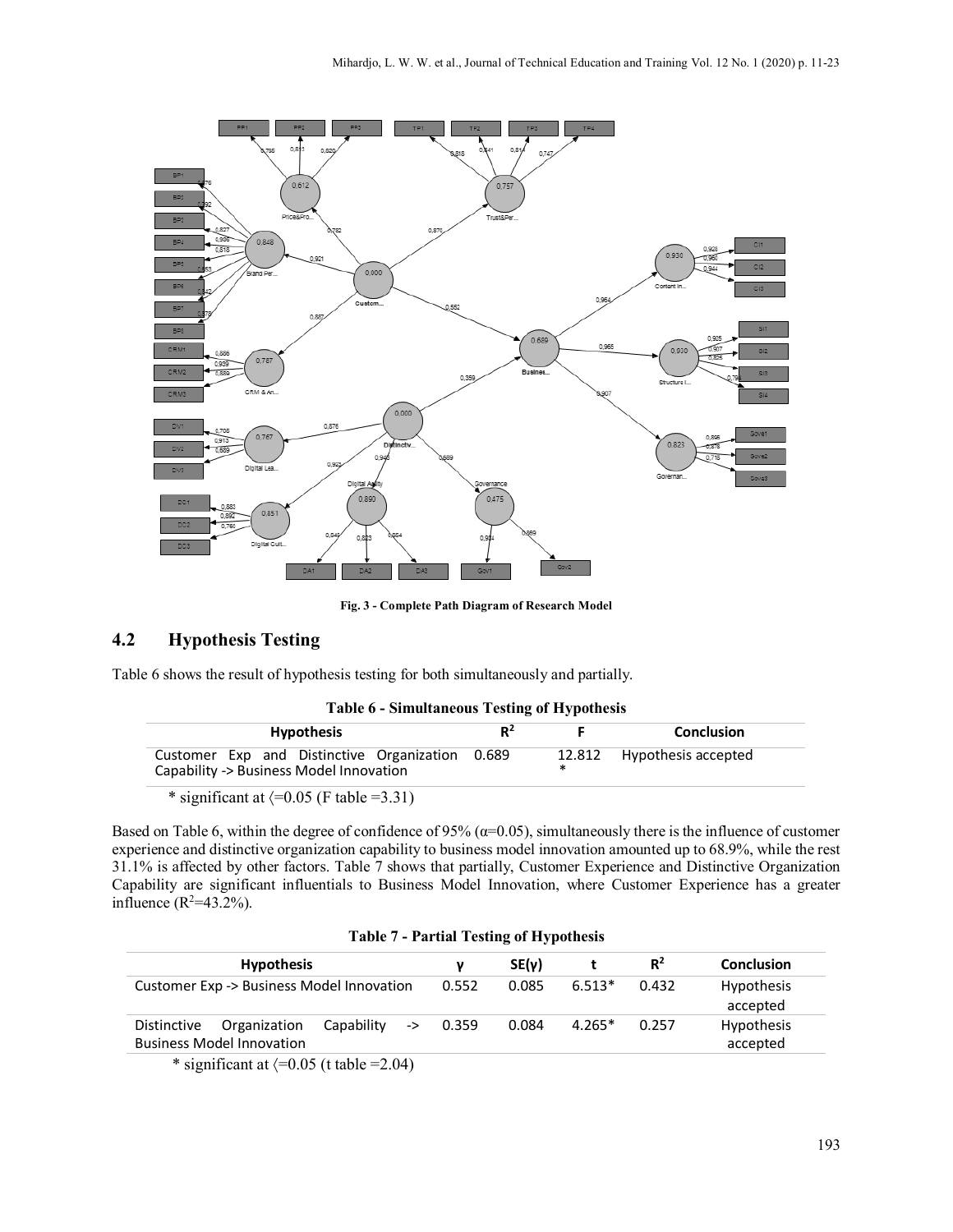

Based on the results of hypothesis testing, the research finding can be described in Fig. 4 as follows:

**Fig. 4 -Research Finding**

The results show that customer experience and distinctive organization capability are influential significantly to business model innovation. However, business model innovation is more dominantly formed by customer experience rather than by distinctive organizational capability. Customer experience itself is most likely shaped by other aspects such as brand performance, CRM analytics, trust and personalization, and price and promotion. Whereas, the distinctive organizational capability is most likely shaped by digital agility, digital culture, digital leadership, and governance.

Customer experience is mostly influenced by how the company is able to create a brand performance that is valuable to its customers. The brand performance here describes the fulfillment of brand promises, brand confidence, reliance, employer brand perception, brand commitment values, brand recommendation (by personnel), organizational culture, brand understanding, and customer loyalty. How a brand performance of a product is perceived by customers would be based on all of those factors listed. Meanwhile, the distinctive organizational capability is more dominantly formed by digital agility. This is achieved if the company is able to conduct direct digitalization, implement agile operations, and develop digital channel integration.

The results of this study support the findings of Racela (2014) and Al-Dmour and Amin (2018) which shows the significant impact of customer orientation on innovation, and the findings from Schweitzer (2014), Kuznetsov (2014), and Hurley and Hult (1998) which shows the significant influence of organizational capability on innovation.

#### **5. Discussion and Conclusions**

Based on the results and hypothesis testing, it can be concluded that customer experience and distinctive organizational capability has a significant influence on the business model innovation of telecommunication firms in Indonesia. Business model innovation is also more likely to be formed by customer experience rather than by distinctive organizational capability.

This finding has implications for thedevelopment of the vocational education curriculum, where it shall base on the ability of graduates to have flexibility through their strong core competence to adapt to the changing of environment and customer needs. This will impact the graduates to have a broad opportunity to enhance their core competence by having experience in creating business model innovation to leverage customer experience. The design of vocational training may consider modularity to open the opportunity to receive the most extensive opportunity training based on the job experience. The combination modularity system with multi-entry and multi-exit systems (MEMES) has been explored by Samani (2018) which was a practical way in the industrial revolution 4.0 to gain flexible and integrated vocational training methods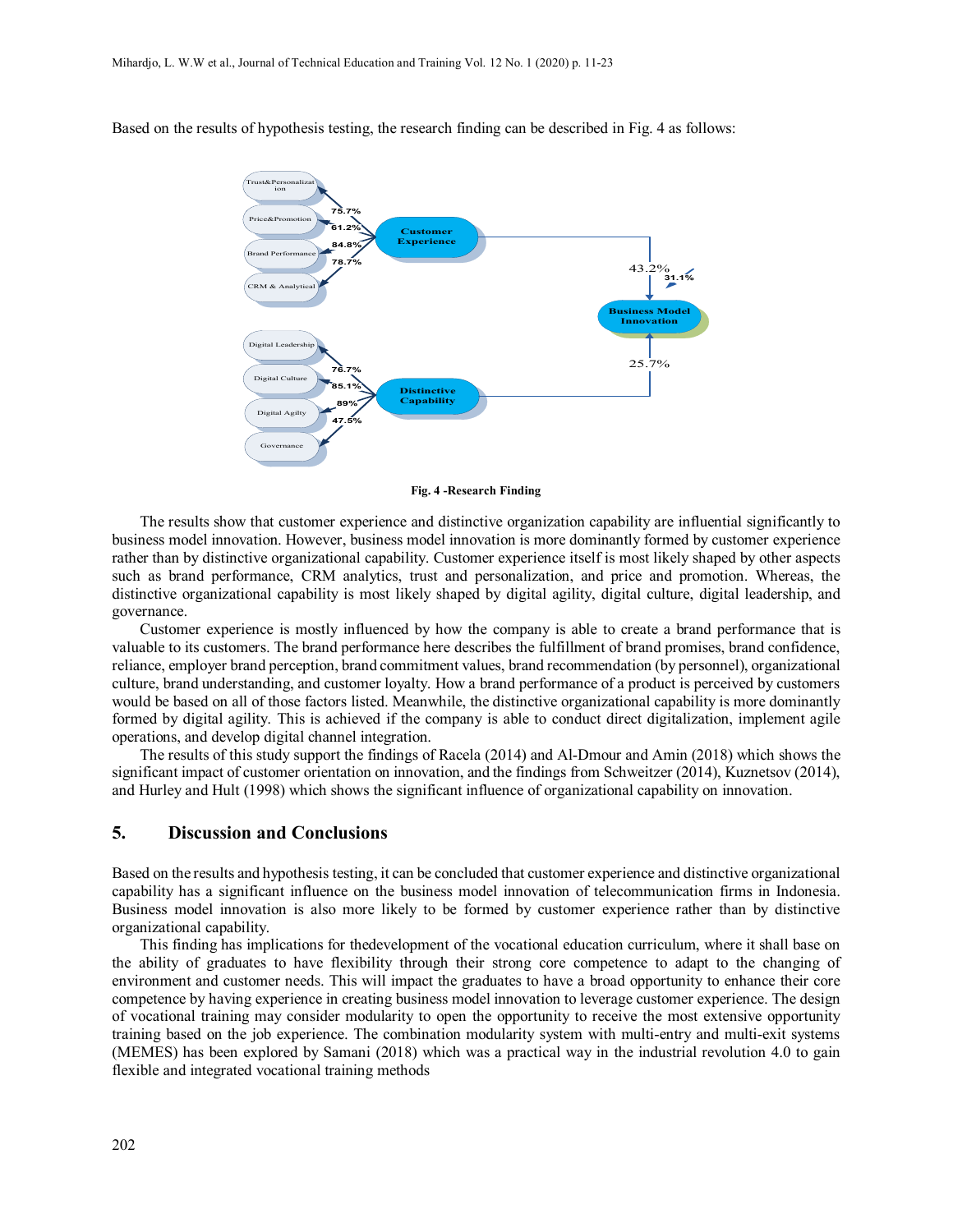These findings also would have practical implications on the management within the telecommunications industry in Indonesia. The development of business model innovations then should be based on the development of customer experience supported by the development of distinctive organizational capability. Moreover, while customer experience primarily built through brand performance; digital agility is the essential aspect that needs to be improved in order to build distinctive organizational capability. Further study should explore the topic using extended sampling, industry and taking markets outside of Indonesia into account. Longitudinal research should also be done to ensure that business model innovation continues to have a significant contribution to companies in facing Industry 4.0.

#### **Acknowledgement**

The author acknowledges the work assistance from PT Telekomunikasi International (Telin), especially the former CEO of Telin, Dr. Faizal R. Djoemadi and Dr. Riza AN Rukmana for their assistance and collaboration in analysing data that may relevant for implementation.

#### **2. References**

Abdelkafi, N., Makhotin, S. and Posselt, T. (2013). Business Model Innovations for Electric Mobility — What Can Be Learned from Existing Business Model Patterns?. *International Journal of Innovation Management*, *17(01),* pp.1340003 – 1340044

Amit*,* R. & Zott, C*.* (2001)*. Value Creation in e-Business Strategic Management Journal, Vol.22,* pp. 493-520.

Amit*,* R., Zott*,* C., Pearson*,* A. (2012). Creating value through business model innovation. MIT Sloan Manage. Rev. 53, 41–49.

Amit*,* R., & Zott*,* C. (2010). Business Model Innovation : Creating Values in Times of Change. Working Paper, WP870, IESE Business School University of Navara.

Ansoff*,* H Igor & Mc Donnell*,* Edward J. (2010). Implanting Strategic Management, Prentice hall.

[Berman,](https://www.emeraldinsight.com/author/Berman%2C+Saul+J) S. J. (2012) Digital transformation: opportunities to create new business models. *Strategy & Leadership,* Vol. 40 Issue: 2, pp.16-24, [https://doi.org/10.1108/10878571211209314.](https://doi.org/10.1108/10878571211209314)

Chesbrough, H. (2007) Business model innovation: it's not just about technology anymore.' Strategy and Leadership, vol. 35, no. 6, pp. 12-17.

Chesbrough*,* H. (*2010*) Business Model Innovation: Opportunities and Barriers. Long Range Planning, 43, 354-363.

3. Chesbrough*,* H. W. & Rosenbloom*,* R. S (2002). The Role of the Business Model in Capturing Value from Innovation: Evidence from Xerox Corporation's Technology Spin-Off Companies, [Industrial and Corporate](https://www.researchgate.net/journal/1464-3650_Industrial_and_Corporate_Change)  [Change](https://www.researchgate.net/journal/1464-3650_Industrial_and_Corporate_Change) 11(3).

Christensen, C. (1997). *Innovator Dilemma: When New Technologies Cause Great Firms to Fail*. Boston: Harvard Business School Press.

- *4.* Daniel, E. & Wilson, H. (2003). The Role of dynamic capabilities in e-business transformation. *[European](https://www.researchgate.net/journal/0960-085X_European_Journal_of_Information_Systems)  [Journal of Information Systems,](https://www.researchgate.net/journal/0960-085X_European_Journal_of_Information_Systems) 12(4).*
- **5.** Das, K., Gryseels, M., Sudhir, P. and Tan, K. (2016). *Unlocking Indonesia's Digital Opportunity*. [online] Mckinsey. **Available** at: Available at: Available at:  $\alpha$ https://www.mckinsey.com/~/media/McKinsey/Locations/Asia/Indonesia/Our%20Insights/Unlocking%20I ndonesias%20digital%20opportunity/Unlocking\_Indonesias\_digital\_opportunity.ashx**.**
- 6. Drexler , M., & Nobel, A. (2013). From the margins to the mainstream: assessment of the impact investing sector and opportunities to engage mainstream investors. Geneva: World Economic Forum.
- 7. Eksell, A. and Härenstam, A. (2017). Business Model Innovation for a digital Future: A two-sided single case study of the drivers, opportunities, and barriers of business model innovation in a digitalization context. Master's thesis in Management and Economics of Innovation. Chalmers University Of Technology**.**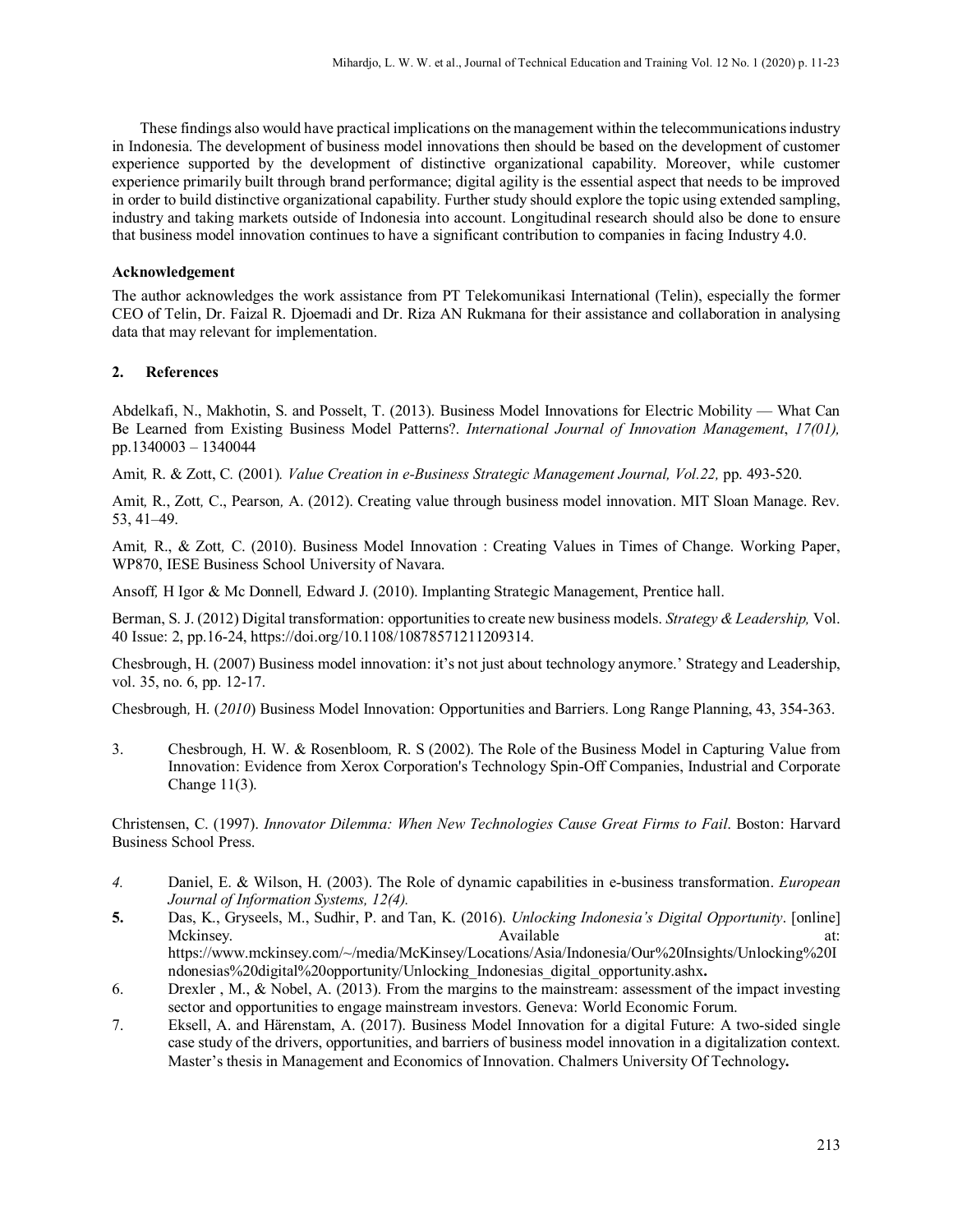*Frankenberger*, K., Weiblen, T., Csik, M., and Gassmann, O. (2013)*.* The 4l-framework of business model innovation: a structured view on process phases and challenges. *International Journal of Product Development, 18*, 249-273.

Fontes, A., Pero, V., & Berg, J. (2012). Low-paid employment in Brazil. International Labour Review, 151(3), pp. 193-219.

Gerlitz*,* L. (2015)*.* Design for product and service innovation in industry 4.0 in emerging smart society. *Journal of Security and Sustainability Issues, 5(2)*, 181-198.

> 1. Gianos, John F. (2013). A Brief Introduction to Ansoffian Theory and the Optimal Strategic Performance-positioning Matrix on Small Business (OSPP). *Journal of Management Research, 5(2).*

Giesen, W., Wulffraat, S., Zieren, M., Scholten, L. (2007). Mangrove Guidebook for Southaest Asia. FAO and Wetlands International, Bangkok.

Hurley, R. and Hult, G. (1998). Innovation, Market Orientation, and Organizational Learning: An Integration and Empirical Examination. *Journal of Marketing, 62(3),* p.42.

Ibarra, D., Ganzarain, J., and Igartua, J.I. (2017), Business Model Innovation through Industry 4.0: A review. 11th International Conference Interdisciplinarity in Engineering, INTER-ENG 2017, 5-6 October 2017, Tirgu-Mures, Romania

IMD. (2017). IMD World Digital Competitiveness Ranking 2017, 180.

Jansson, J., & Andervin, M. (2018). Att Leda Digital Transformation.Haftad, Svenska,

Kiel, D., Muller, J., Arnold, C. and Voight, K. (2017). Sustainable Industrial Value Creation: Benefit and Challenges of Industry 4.0. In: *The XXVIII ISPIM Innovation Conference - Composing the Innovation Symphony*. Vienna, Austria: International Society for Professional Innovation Management (ISPIM).

Kuznetsov, N. (2014). Management Innovation Companies Based Business Cost Indicators. Asian Social Science, 10(17).

Manfredini, A. C. (2013, October). Brazilian Economy. Course. São Paulo, Brazil: Fundação Getúlio Vargas (FGV-EAESP).

Matzner, M., Büttgen, M., Demirkan, H., Spohrer, J., Alter, S., Fritzsche, A., Ng, I., Jonas, J., Martinez, V., Möslein, K. and Neely, A. (2018). Digital Transformation in Service Management. *SMR - Journal of Service Management Research*, 2(2), pp.3-21.

Monios, J. and Bergqvist, R. (2015). Using a "virtual joint venture" to facilitate the adoption of intermodal transport. *Supply Chain Management: An International Journal*, 20(5), pp.534-548.

*Massa*. L., *Tucci, C. (2014).* Business Model Innovation; Oxford Handbook of Innovation Management; Oxford: Oxford University Press, 420-441.

*Malhotra,* N. K. (2010). Marketing Research: An Applied Orientation, 6/E. Front Cover. Pearson Education.

8. Markides, C., and Charitou, C. D. (2004). Competing with Dual Business Models: A Contingency Approach. The Academy of Management Executive (1993-2005), Vol. 18( 3), 22-36.

Parise, S., Guinan, P., & Kafka, P. (2016). Solving the crisis of immediacy: How digital technology can transform the customer experience. *Business Horizons, 59(4),* 411–420. [http://doi.org/10.1016/j.bushor.2016.03.004.](http://doi.org/10.1016/j.bushor.2016.03.004)

Pink, D. (2005). *A whole new mind*. New York: Riverhead Books

Racela, O.C. (2014). Customer orientation, innovation competencies, and firm performance: A proposed conceptual model. *Procedia - Social and Behavioral Sciences 148*, 16 – 23.

Raivio, Y., Luukkaine, S., Juntunen, A. (2011). Open Telco : A new Business Potential. In *Proceedings of the 6th International Conference on Mobile Technology, Application & System, 1-6.*